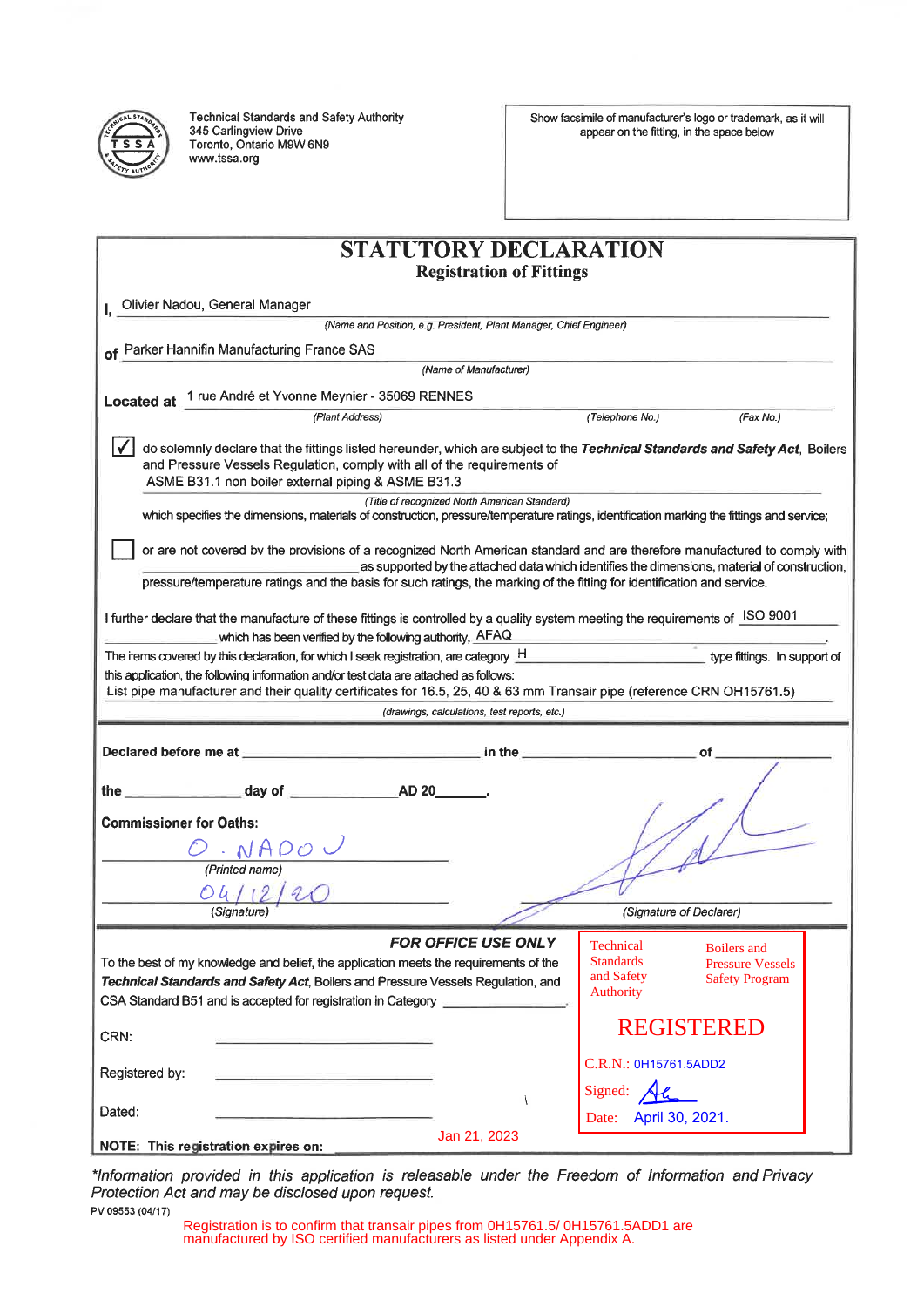

Parker Hannifin Manufacturing France SAS LPCE – Low Pressure Connectors Europe Parc Alcyone - Bat D 1 rue André et Yvonne Meynier 35069 Rennes - France

0H15761.5ADD2 Technical Standards and Safety Authority Boilers and Pressure Vessels Safety THIS IS PART OF CRN

0H10845.5ADD4 Technical Standards and Safety Authority Boilers and Pressure Vessels Safety THIS IS PART OF CRN

## **Appendix A- Parker CRN OH15761.5, OH15761.5ADD1 and OH10845.5**

We certify that Transair pipes included in these CRN numbers are manufactured by:

Aluminio de Baja California S.A. de C.V. Calle Monferrato 6701, San Antonio de los Buenos, C.P. 22563, Tijuana, Baja California, Mexico

Aluminium France Extrusion Route du Tonnerre – BP 65 89600 Saint-Florentin, France

The pipe is manufactured to Parker's specifications.

Attachments:

Parker quality certificate

Aluminio de Baja California S.A. de C.V. quality certificate

Aluminium France Extrusion quality certifcate